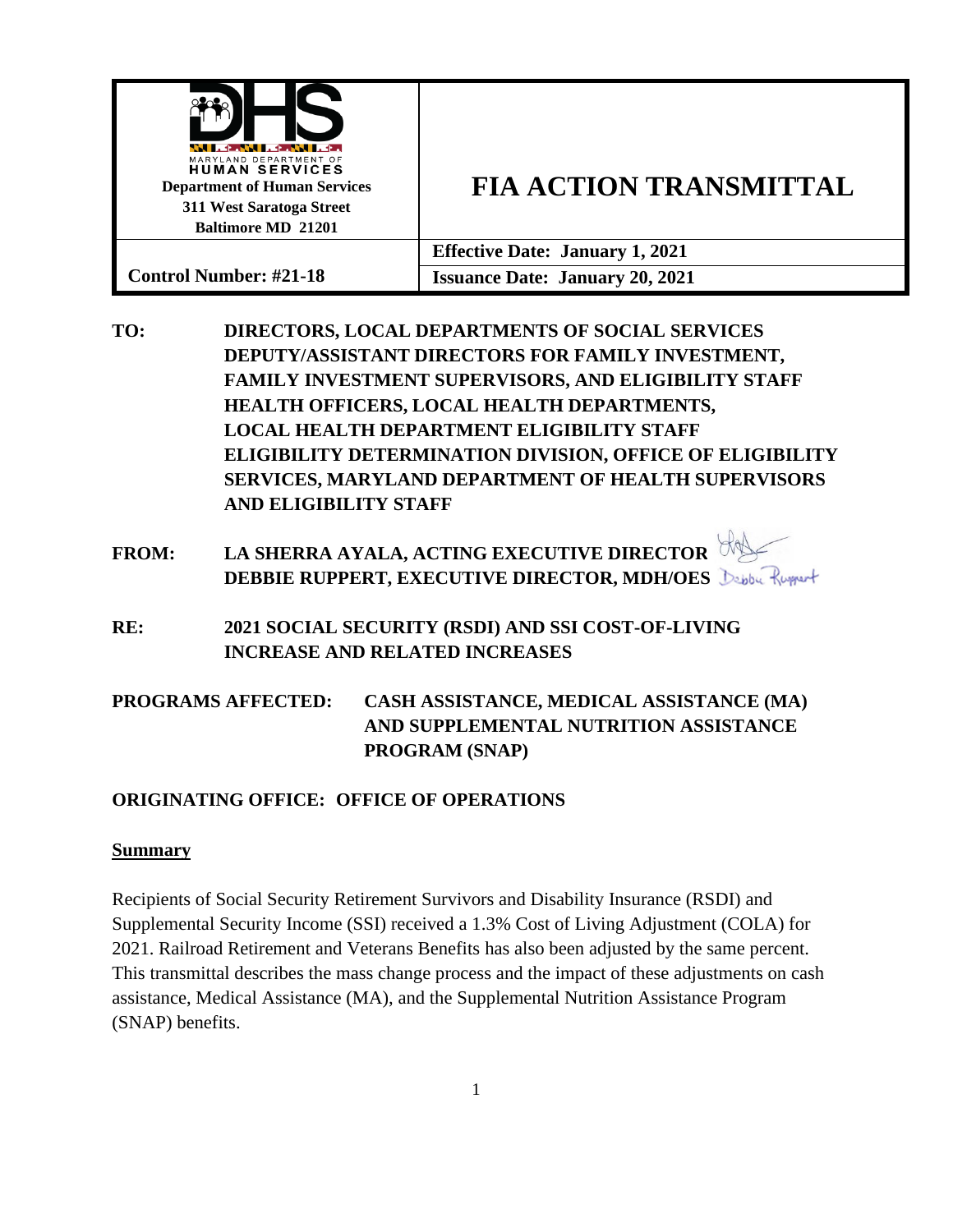### **Action Required**

Effective January 1, 2021, Social Security (RSDI), SSI, Railroad Retirement, and Veterans Benefits increased by 1.3%. Local Departments of Social Services (LDSS) need to understand and apply these changes to all affected programs according to the procedures outlined below.

**NOTE:** Count the increase for all cash assistance, MA, and SNAP cases beginning with January 2021 benefits. A mass modification took place on January 1, 2021, for both CARES and E&E Systems to update a change in RSDI, SSI, Railroad Retirement, and Veterans Benefits. This change was effective January 1, 2021.

#### I. **SSI and RSDI Benefits: Effective January 2021**

| <b>Federal Living</b>                     | <b>Amount of</b> |                | <b>SSI Only (Dollars)</b> |                | SSI and RSDI (Dollars)** |  |
|-------------------------------------------|------------------|----------------|---------------------------|----------------|--------------------------|--|
| <b>Arrangements</b>                       | <b>Increase</b>  | <b>Present</b> | <b>New</b>                | <b>Present</b> | <b>New</b>               |  |
|                                           |                  | <b>Benefit</b> | <b>Benefit</b>            | <b>Benefit</b> | <b>Benefit</b>           |  |
| Individual $A^*$ and C                    | \$11.00          | 783.00         | 794.00                    | 791.00         | 802.00                   |  |
| Couple A                                  | \$16.00          | 1,175.00       | 1,191.00                  | 1,177.00       | 1,193.00                 |  |
| Individual B                              | \$7.34           | 522.00         | 529.34                    | 534.00         | 541.34                   |  |
| Couple B                                  | \$10.66          | 783.34         | 794.00                    | 791.34         | 802.00                   |  |
| Individual with essential<br>person A *** | \$16.00          | 1,175.00       | 1,191.00                  | 1,177.00       | 1,193.00                 |  |
| Couple with essential<br>person A         | \$16.00          | 1,555.00       | 1,571.00                  | 1,551.00       | 1,567.00                 |  |
| Individual with essential<br>person B     | \$10.66          | 783.34         | 794.00                    | 791.34         | 802.00                   |  |
| Couple with essential<br>person B         | \$10.66          | 1,056.36       | 1,067.02                  | 1,060.36       | 1,071.02                 |  |

\* - A - Independent living arrangement;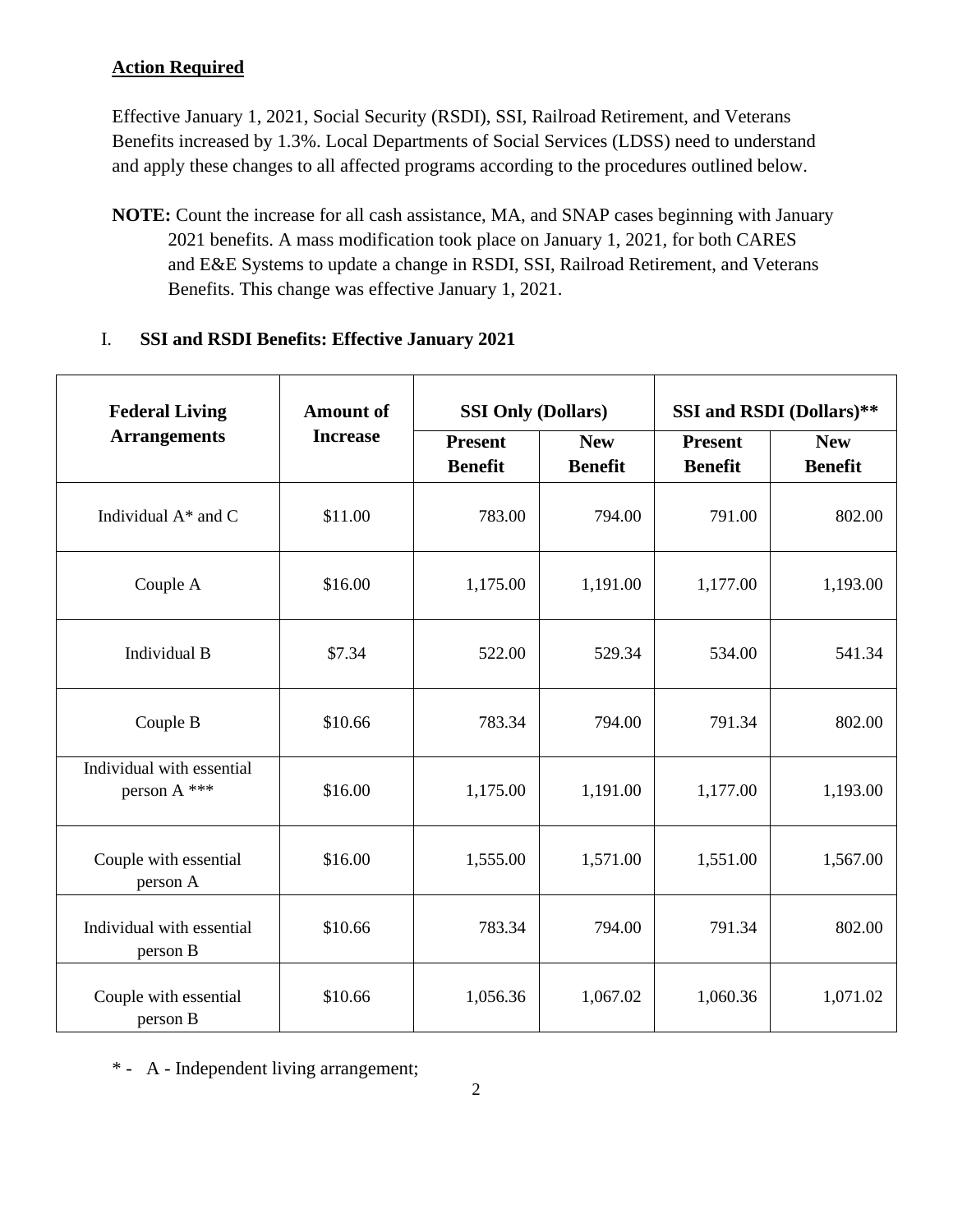B - One-third reduction for living in the household of another and receiving support and maintenance from the householder;

C - Child living with parents or stepparents whose resources and income are considered in determining the countable income and resources of the child.

\*\* - The benefit in the fourth column is usually \$20 more than the benefit in the second column. The same relationship exists between the first and third columns.

| <b>Living Arrangements</b> | Increment | <b>Present Benefit</b> | <b>New Benefit</b> |
|----------------------------|-----------|------------------------|--------------------|
|                            | \$5.00    | \$392.00               | \$397.00           |
|                            | \$3.66    | \$257.33               | \$264.66           |

#### \*\*\* - **Essential Person Increments**:

For purposes of verifying new RSDI/SSI amounts for individual cases, SVES or the award letter supplied by the customer should be used at the next recertification or at interim change.

#### II. **PAA Assisted Living and Project Home Cases**

There is NO cost of living increase for Public Assistance to Adults (PAA) cases for 2021.

#### **PAA Rates and Per Diems:**

| PAA Rates remain the same | Rate    | Per Diem |
|---------------------------|---------|----------|
|                           |         |          |
| Project Home Level A      | \$776   | \$25.53  |
|                           |         |          |
| Project Home Level B      | \$875   | \$29.11  |
|                           |         |          |
| Project Home Level C      | \$1,173 | \$38.58  |
|                           |         |          |
| Project Home Level D      | \$1,376 | \$45.26  |
|                           |         |          |
| <b>Assisted Living</b>    | \$894   | \$29.41  |

The personal needs allowance for all PAA cases, including Maryland Department of Health (MDH) Rehabilitative Residence cases, **is still \$82.00**.

Attached to this Action Transmittal are copies of letters to be sent to operators of Project Home and licensed Assisted Living facilities to explain these changes.

Please note, for Rehabilitative Residence cases, the allowable need is the cost of the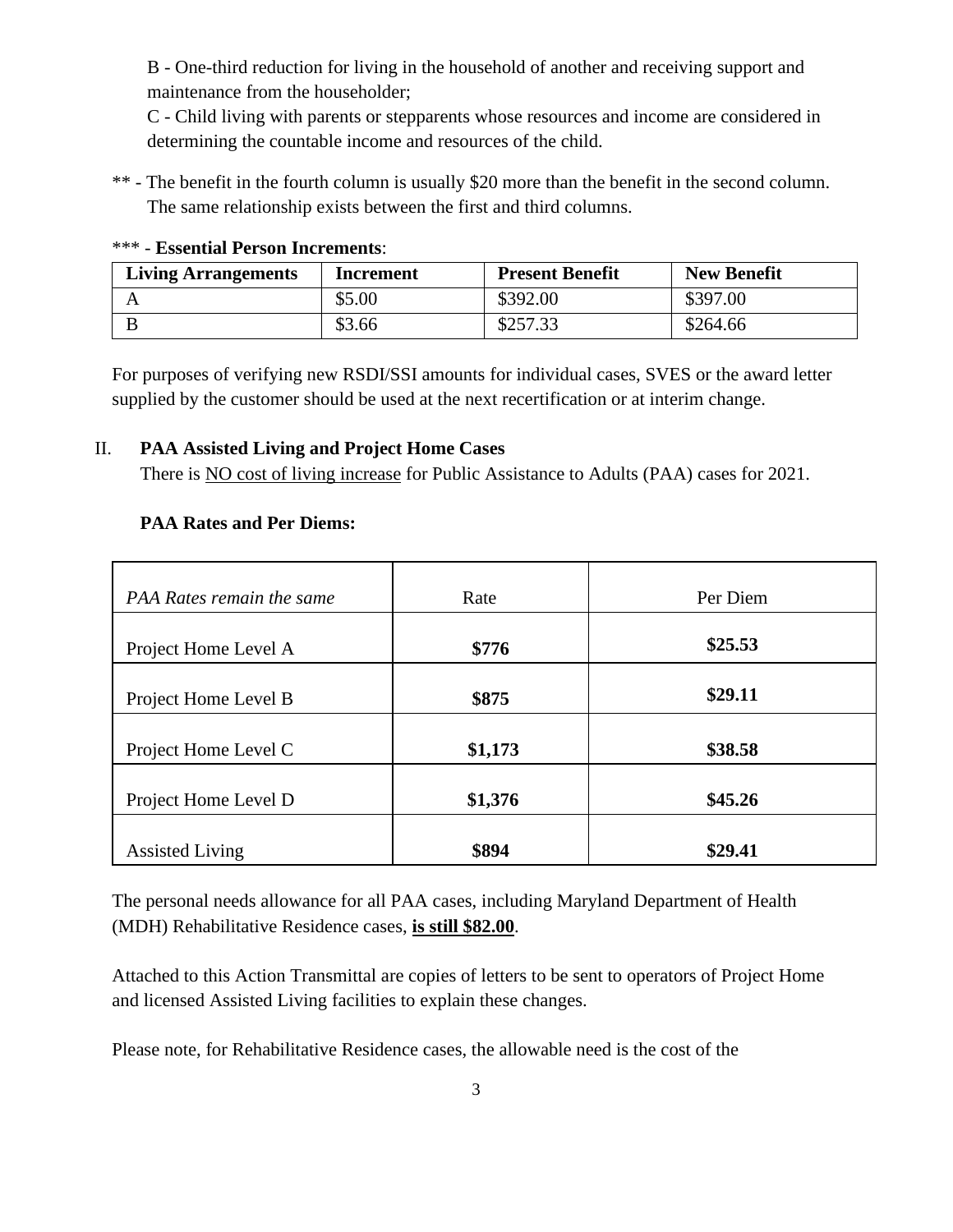Rehabilitative Residence as paid, which is not to exceed \$54.00 per day.

### III. **Increase in Railroad Retirement Benefits**

Railroad Retirement (RR) benefits was also adjusted in the mass modification for January 2021.

### IV. **Increase in Veterans Benefits**

The cost-of-living increase in the VA pension program was 1.3% effective January 2021. Veterans Benefits were also adjusted in the mass modification for January 2021.

### V. **System Changes**

On January 1, 2021, the Social Security and SSI cost-of-living income adjustments (COLA) were made to CARES and Assistance Units (AUs) inactive or spend-down status. This process caused all assistance units to be put through batch eligibility. Batch eligibility examines each AU for all eligibility factors and determines program type, AU status, and benefit level. Case Managers will receive an alert (**#224 Grant Changed in Batch**) for any AU with a change in status or benefit level. Also produced, if applicable, are adverse action notices.

CARES will also update the SSA and SSI income fields on cases that are in an active no-pay status, providing such income is present on the UINC screen. However, eligibility will not be re-calculated or notices produced until the case is reactivated.

The E&E System was also updated January 1, 2021.

### **Attachments**

| Attachment 1:        | <b>Sample Customer Notice</b> |
|----------------------|-------------------------------|
| Attachment $2 & 3$ : | <b>Sample Facility Notice</b> |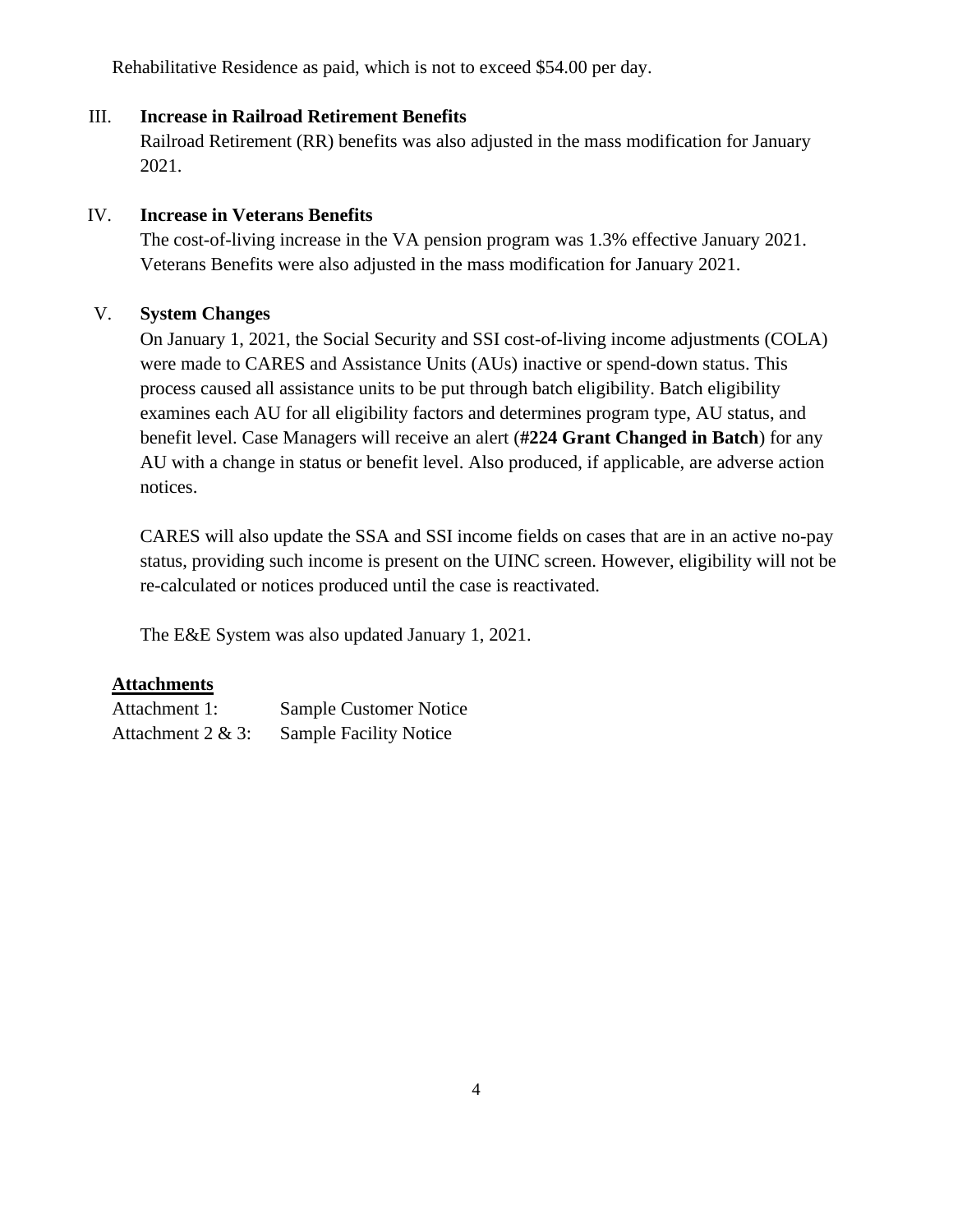### **Inquiries**

Please direct system and procedural inquiries for MA-LTC applications to [help.mdthink@maryland.gov.](mailto:help.mdthink@maryland.gov) Please direct MA-LTC policy questions to the Maryland Department of Health, Division of Eligibility Policy at [mdh.oesinquiries@maryland.gov.](file:///C:/Users/Owner/Downloads/mdh.oesinquiries@maryland.gov)

Please direct policy questions to the Office of Statewide Policy Compliance and Customer Service Performance by completing th[e](http://kb.dhs.maryland.gov/family-investment-administration/contact-us-with-your-fia-program-eligibility-policy-question/) [FIA Policy Information Request](https://kb.dhs.maryland.gov/family-investment-administration/contact-us-with-your-fia-program-eligibility-policy-question/)  [Form](https://kb.dhs.maryland.gov/family-investment-administration/contact-us-with-your-fia-program-eligibility-policy-question/) found on Knowledge Base as shown in the screenshot below.



For CARES/systems questions, please contact [fia.bsdm@maryland.gov.](mailto:fia.bsdm@maryland.gov)

c: DHS Executive Staff MDH Executive Staff Constituent Services DHS Help Desk FIA Management Staff Office of Eligibility Services Management Staff DHS OIG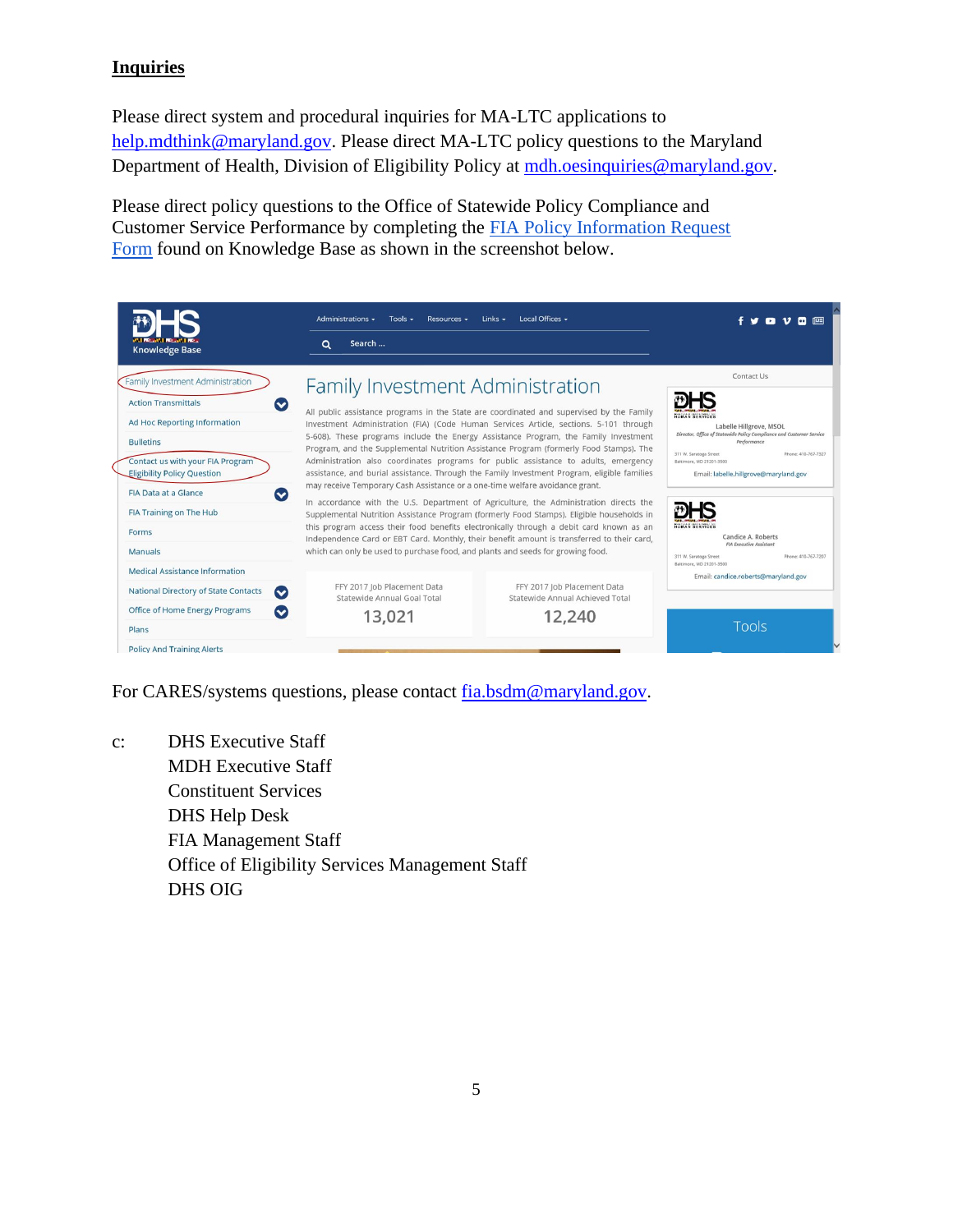| Department of Social Services |                     |  |
|-------------------------------|---------------------|--|
| Name                          | Date of Notice      |  |
| Address                       | Category/Case#      |  |
|                               | <b>Case Manager</b> |  |
|                               | Telephone#          |  |
|                               |                     |  |

Effective January 2021, Supplemental Security Income (SSI) and Social Security benefits from the Federal Government will increase. Project Home Levels A, B, C, and D rates will remain the same.

Depending on whether you receive benefits other than Public Assistance and the care home where you live (Assisted Living or Project Home – Level A, B, C or D), there may be a change in your public assistance check. Please see below to review how your public assistance check is now being calculated.

Your public assistance check has been computed as follows:

| Cost of care             |  |
|--------------------------|--|
| Personal needs allowance |  |
| Total needs              |  |
| Deductions (specify)     |  |
|                          |  |

Your benefits under the Public Assistance to Adults program will:

[ ] Stay the same  $[ ]$  Increase to \_\_\_\_\_\_\_\_\_\_ beginning in \_\_\_\_\_\_\_\_\_\_\_\_\_.

\_\_\_\_\_\_\_\_\_\_\_ \_\_\_\_\_\_\_\_\_\_

 $[ ]$  Be reduced to \_\_\_\_\_\_\_ beginning in \_\_\_\_\_\_\_\_\_\_\_\_\_.

\_\_\_\_\_\_\_\_\_\_\_\_\_\_\_\_\_\_\_\_\_\_\_\_\_\_\_\_\_\_\_\_.

[ ] Stop. You received or will receive your <u>last</u> check-in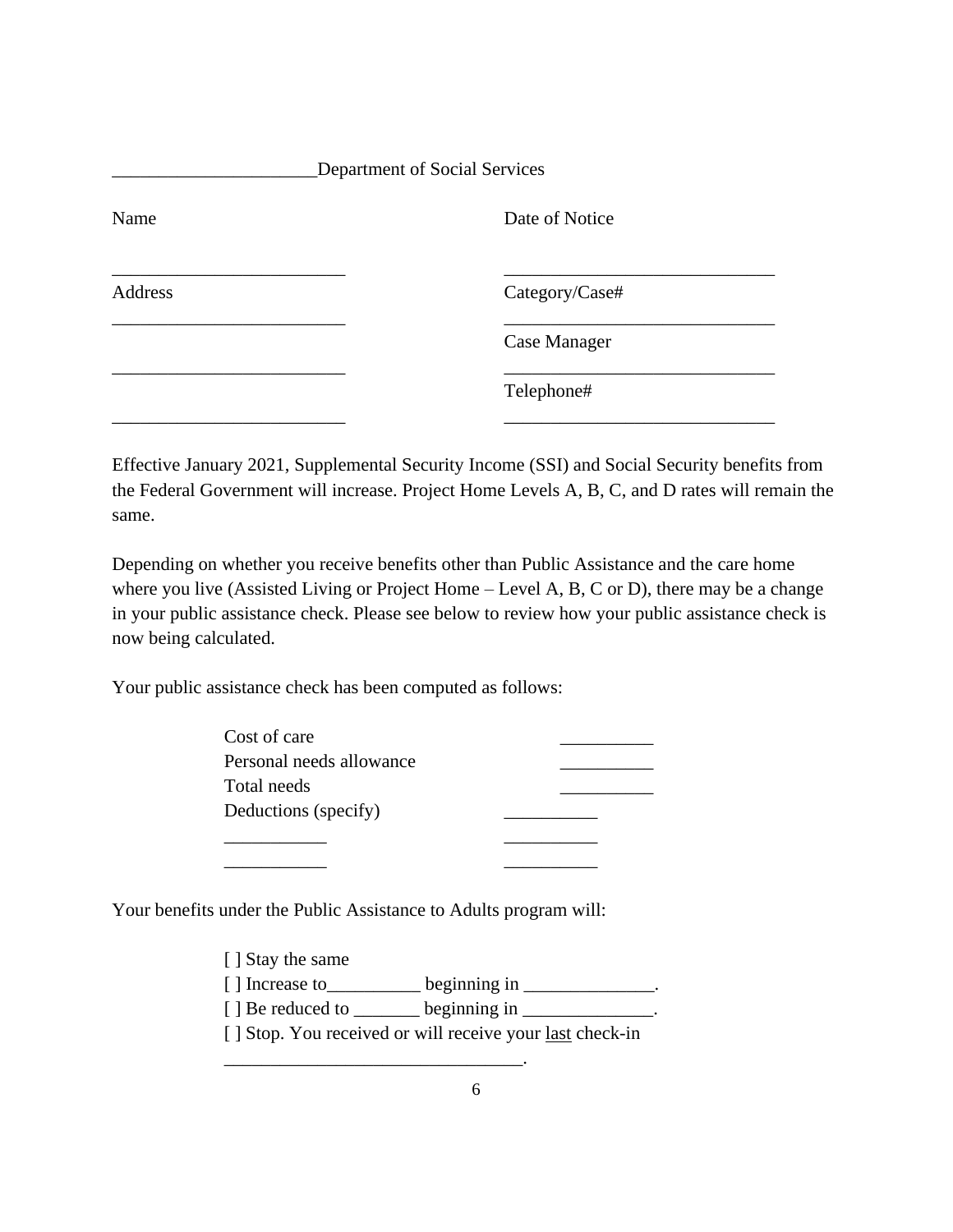Beginning in January 2021 you owe the cost of care, \$\_\_\_\_\_\_\_\_\_\_\_\_, to the operator of the facility where you live. The amount of money allowed for personal needs will still be \$82.00.

If you have any questions, please call the case manager listed above. You may appeal this decision if you do not agree with it. Information on how to appeal is printed on the other side of this letter.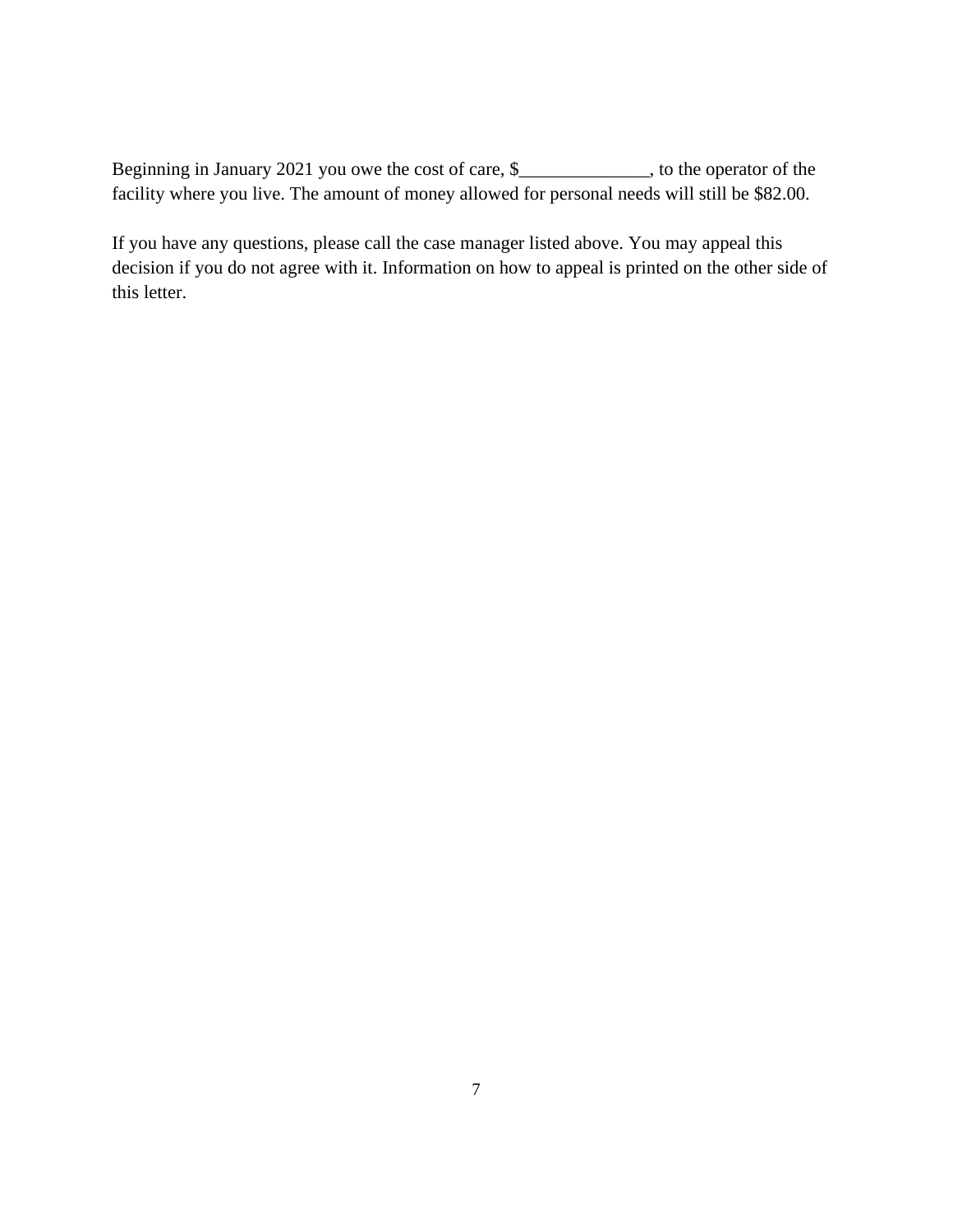#### **What to Do If You Don't Agree With This Decision**

1. You can call the local department contact telephone number on the first page of this letter and ask for a conference. Your case manager will be able to answer any questions you may have.

#### **AND**

2. You can also file an appeal. Your local department has the necessary forms and will help you to file an appeal. Call the local department contact number on the first page of this letter for appeal forms and more information about how to file an appeal.

**Your check may be continued until a decision is reached on your appeal if you file your appeal within 10 days of the "Date of Notice" on the other side of this letter. You must file your appeal within 90 days of the "Date of Notice".** 

#### **What Happens When You Appeal**

An appeal hearing will be scheduled at a time and place convenient for you and the officer who will hear your case. You should come to this hearing. If you wish, you can be represented by a lawyer or a friend or relative. You may get legal help through the Maryland Legal Services Program or the Legal Aid Bureau in some areas of the state. In Baltimore City, Legal Aid's Office is at 500 E. Lexington Street (telephone number 410-951-7777). In the counties, your case manager will tell you how to get free legal services.

At least six days before the hearing, the local department will send you a summary of the information used to reach its decision. If you want any employees of the local department to be present at your hearing, you may notify the hearings office and tell why you want these employees to be present. You or your lawyer can look at the documents used by the local department to reach its decision.

A hearings officer will send you a written decision that says whether the local department's decision is found to be correct within 90 days after receiving your appeal request. If the local department's decision is found to be correct, and you have continued to receive an incorrect amount of benefits while waiting for a decision, you may have to repay the public assistance you received to which you were not entitled.

If you have any questions about your right to appeal, please call your local department at the contact telephone number listed on the first page of this notice and/or see the "How to Have a Hearing" insert for more information.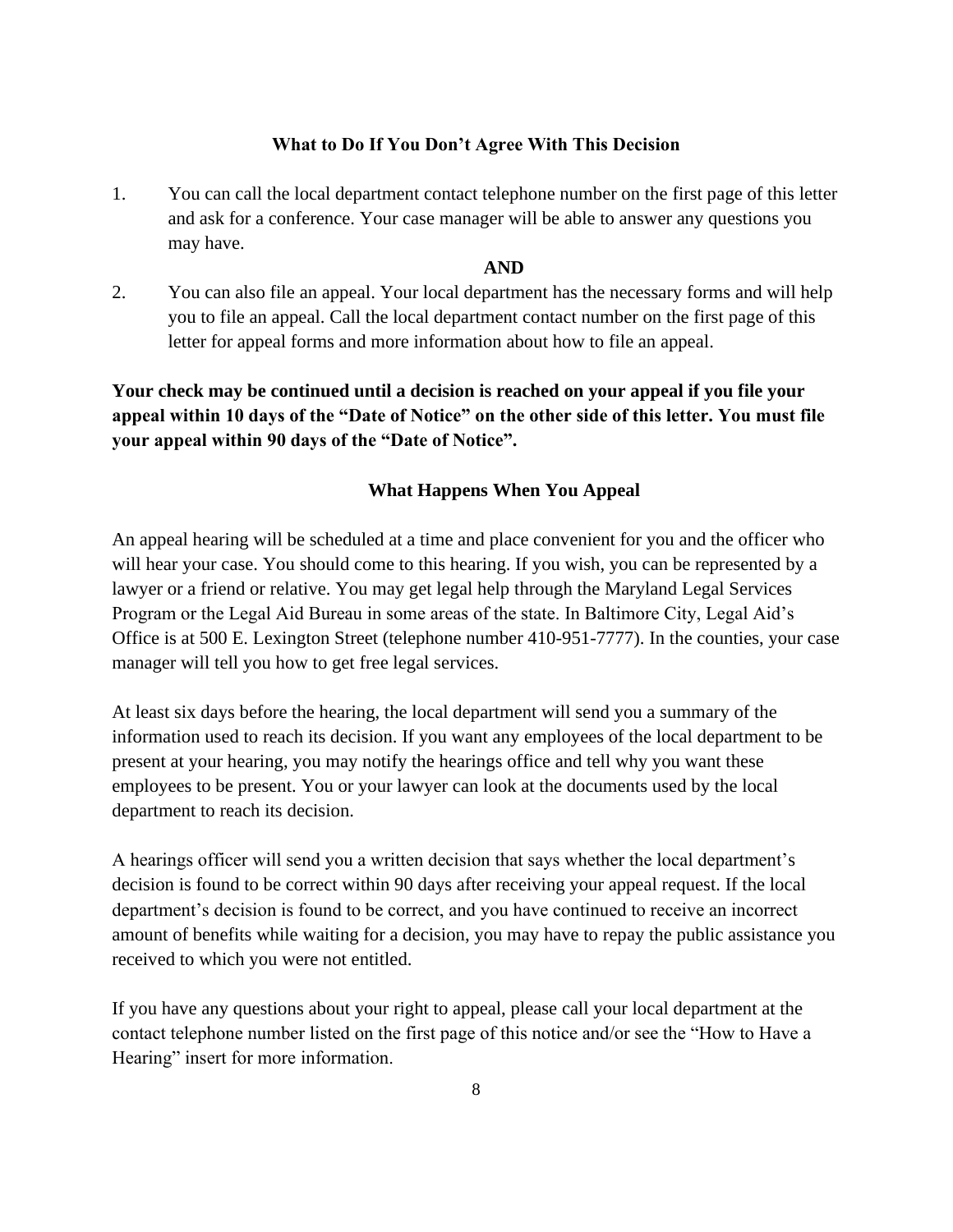January 01, 2021

Operators of Project Home Facilities

Dear Sir or Madam:

Please note that effective January 2021, Supplemental Security Income (SSI) and Social Security benefits will increase by 1.3%. Levels A, B, C, D and Assisted Living will remain the same. Customers will continue to receive \$82.00 for the personal needs allowance.

Effective January 2021, customers under your care that receive Social Security/SSI benefits may see changes in their public assistance checks. Local Departments of Social Services will notify affected customers concerning changes in the amounts of their public assistance checks prior to the new year.

Sincerely,

La Sherra Ayala, Acting Executive Director Family Investment Administration